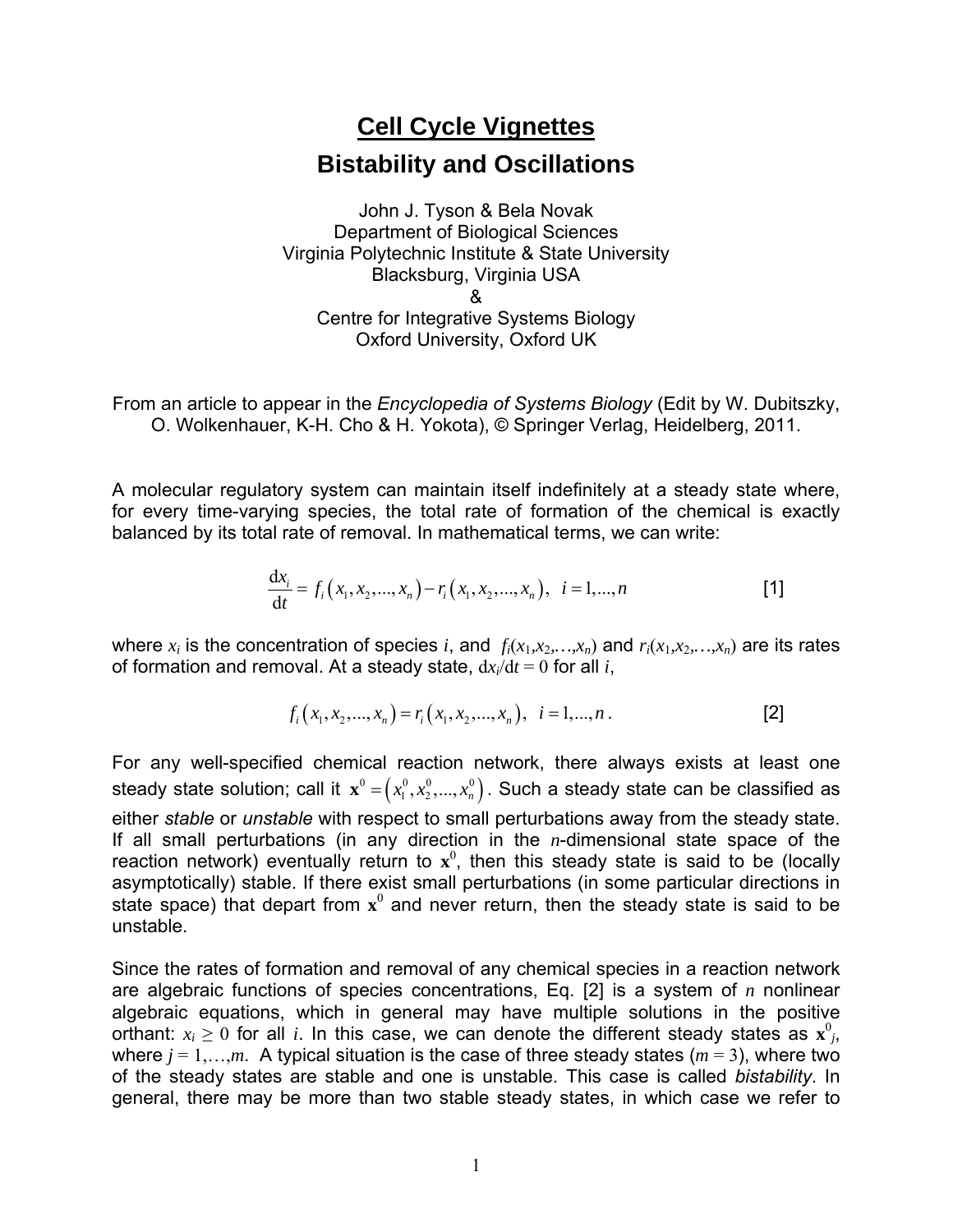*tristability* or *multi-stability*. We may describe a system with *m* > 1 as having *multiple steady states* when we are not sure of the total number of stable steady states.

Bistability is a typical feature of reaction networks with positive feedback, although one must be aware that positive feedback is not always readily apparent in reaction networks as they are conventionally drawn. Double-negative feedback is a particularly common motif for bistability:  $X_1$  inhibits  $X_2$ , and  $X_2$  inhibits  $X_1$ . In this case, the two stable steady states are  $(X_1 \text{ active}, X_2 \text{ inactive})$  and  $(X_1 \text{ inactive}, X_2 \text{ active})$ . The intermediate steady state  $(X_1$  semi-active,  $X_2$  semi-active) is unstable.

Multi-stability plays an important role in the theory of cell cycle progression. It is proposed that the characteristic states of cell cycle arrest (G1-arrest, G2-arrest, metaphase-arrest) correspond to alternative stable steady states of the underlying chemical reaction network controlling the activities of cyclin-dependent kinases (CDKs). In this view, cells progress through the cell cycle (G1  $\rightarrow$  S/G2  $\rightarrow$  M  $\rightarrow$  G1  $\rightarrow$  ...) by irreversible transitions from the G1 steady state to the S/G2 steady state (the G1-S transition, also called 'Start' or the 'Restriction Point'), from the S/G2 steady state to the M steady state (the G2-M transition), and from the M steady state to the G1 steady state (the metaphase-anaphase transition, also called 'exit from mitosis'). In this view, cell cycle checkpoints work by stabilizing one of these three steady states and preventing the transition to the next phase of the cell cycle.

Bistability is intimately connected to the existence of spontaneous limit cycle oscillations in regulatory networks with both positive feedback (to create alternative stable steady states) and negative feedback (to induce spontaneous switching between the two stable steady states). This combination of positive and negative feedbacks is precisely the case in the regulatory system governing the eukaryotic cell cycle (Tyson and Novak, 2008). In somatic cells, checkpoint signals prevent spontaneous cycling, but in some circumstances these checkpoints are removed, and the cell cycle proceeds as a spontaneous, unfettered, limit cycle oscillation. For example, during early embryogenesis, the fertilized egg undergoes a series of rapid cell divisions without growth, until it reaches the 'mid-blastula transition', when checkpoint proteins are expressed and the cell cycle regains the characteristic G1-S, G2-M and M-G1 transitions of somatic cells. It is also possible to create mutant yeast cells that lack checkpoint controls; these cells divide faster than they grow, getting smaller and smaller each cycle until they die. These observations suggest that, under most circumstances, periodic cell divisions are governed not by spontaneous limit cycle oscillations but by multi-stability and irreversible transitions (Tyson and Novak, 2008).

# **History**

In an influential review of cell cycle regulation, Murray and Kirschner (1989) asked whether progression through the cell cycle is more like 'dominoes' (a dependent sequence of events: one falling domino pushing over the next) or a 'clock' (an autonomous oscillation, ticking along independent of the events being timed). There is good experimental evidence for both views. Early genetic analysis of the budding yeast cell cycle provided evidence for two parallel dependent sequences (the budding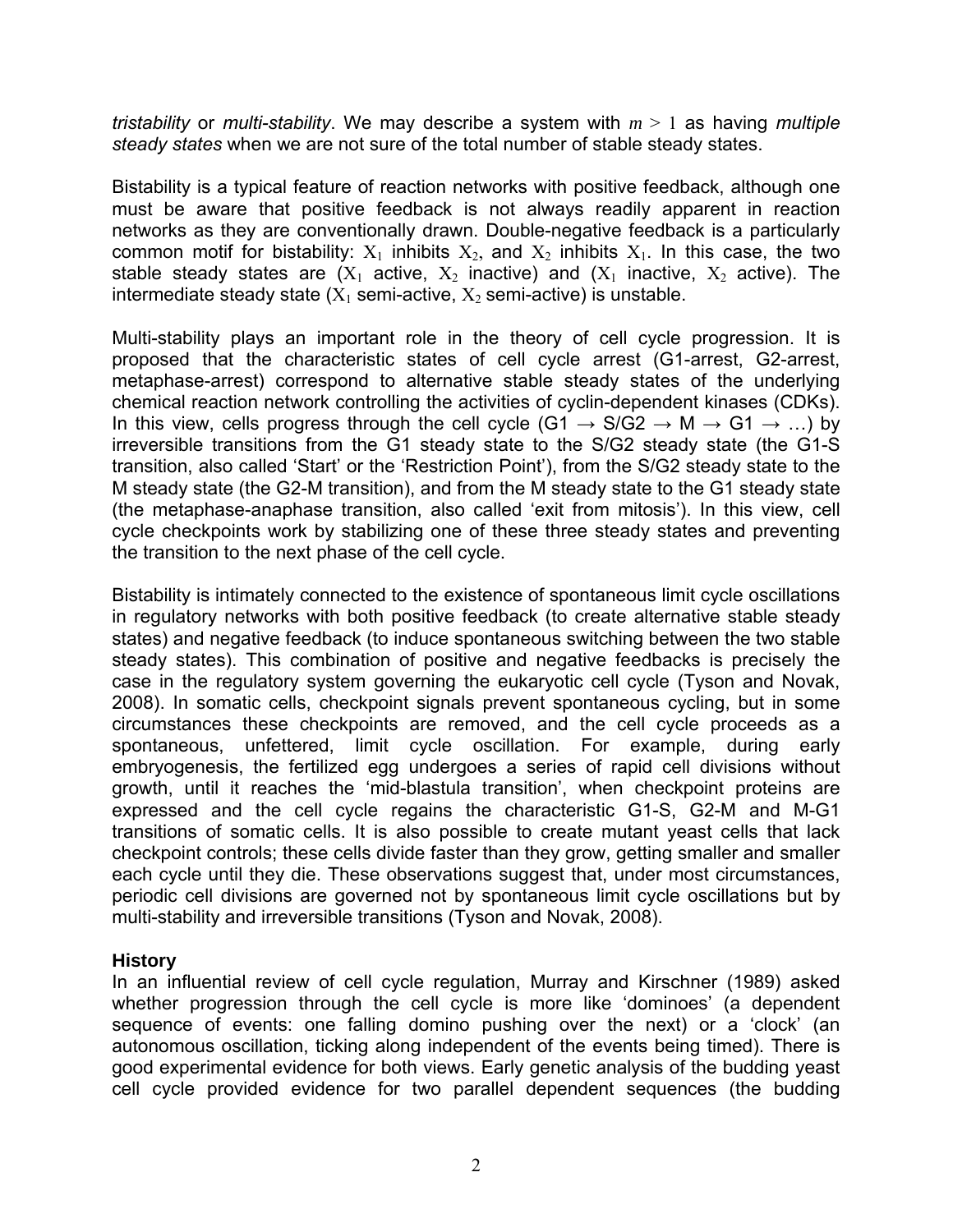sequence and the DNA replication sequence) that diverged in G1 phase (at the Start transition) and reconnected at the end of the cycle (exit from mitosis). On the other hand, biochemical studies of frog egg extracts suggested an autonomous oscillation of mitosis-promoting factor (MPF) that drives periodic DNA replication and mitosis, but generates periodic bursts of MPF activity quite independently of chromosomes and nuclei. In the first view, cell cycle progression is orchestrated by a gene regulatory network flipping genes on and off in a strict sequence intimately connected to cell growth. In the second view, cell cycle progression is governed by a protein interaction network that drives MPF activity up and down in waves of synthesis and degradation of cyclin proteins.

# **Systems biology**

These two views were brought together by Novak and Tyson (1993) in an early example of 'molecular systems biology'. They used the wiring diagram in Fig. 1 to derive a mathematical model of spontaneous MPF oscillations in frog egg extracts and (in later papers) of cell cycle mutants in fission yeast. According to their theory, the regulation of CDK-cyclin activity by tyrosine phosphorylation and dephosphorylation of the CDK subunit, by Wee1 (the kinase) and Cdc25 (the phosphatase), creates a bistable switch that governs the transition from G2 phase into mitosis (a state of high CDK activity); see Fig. 2A. This switch has all the properties of a classic cell cycle checkpoint. To pass the checkpoint, a cell must fully replicate its DNA and grow to a sufficient size. Once past the checkpoint the transition is irreversible; the cell does not slip back into G2 phase and try to enter mitosis a second time. Rather, the cell must complete the stages of mitosis and activate cyclin degradation at the metaphase-anaphase transition. Cyclin degradation allows the bistable switch to be reset to the state of low CDK activity. Repeated cycles of DNA synthesis and mitosis correspond to repeated flipping of the switch from a stable steady state of low CDK activity (interphase) to a stable steady state of high CDK activity (M phase) and back again. (Physicists and engineers call this behavior a 'hysteresis loop'.)

Novak and Tyson showed, furthermore, that under the special conditions in an early frog embryo or in a frog egg extract, the CDK-cyclin control system can generate spontaneous oscillations of MPF activity, unconstrained by requirements of cell growth, DNA synthesis, DNA damage, or mitotic spindle functions. The spontaneous oscillations are driven by periodic bursts of cyclin degradation, which are in turn generated by the periodic activation of MPF by dephosphorylation of the CDK subunit. These spontaneous oscillations result from an interplay between the bistable switch and a negative feedback loop (MPF activates the cyclin degradation machinery which destroys cyclin subunits, causing a loss of MPF activity); see Fig. 2B. (Physicists and engineers call this behavior a 'relaxation oscillator'.)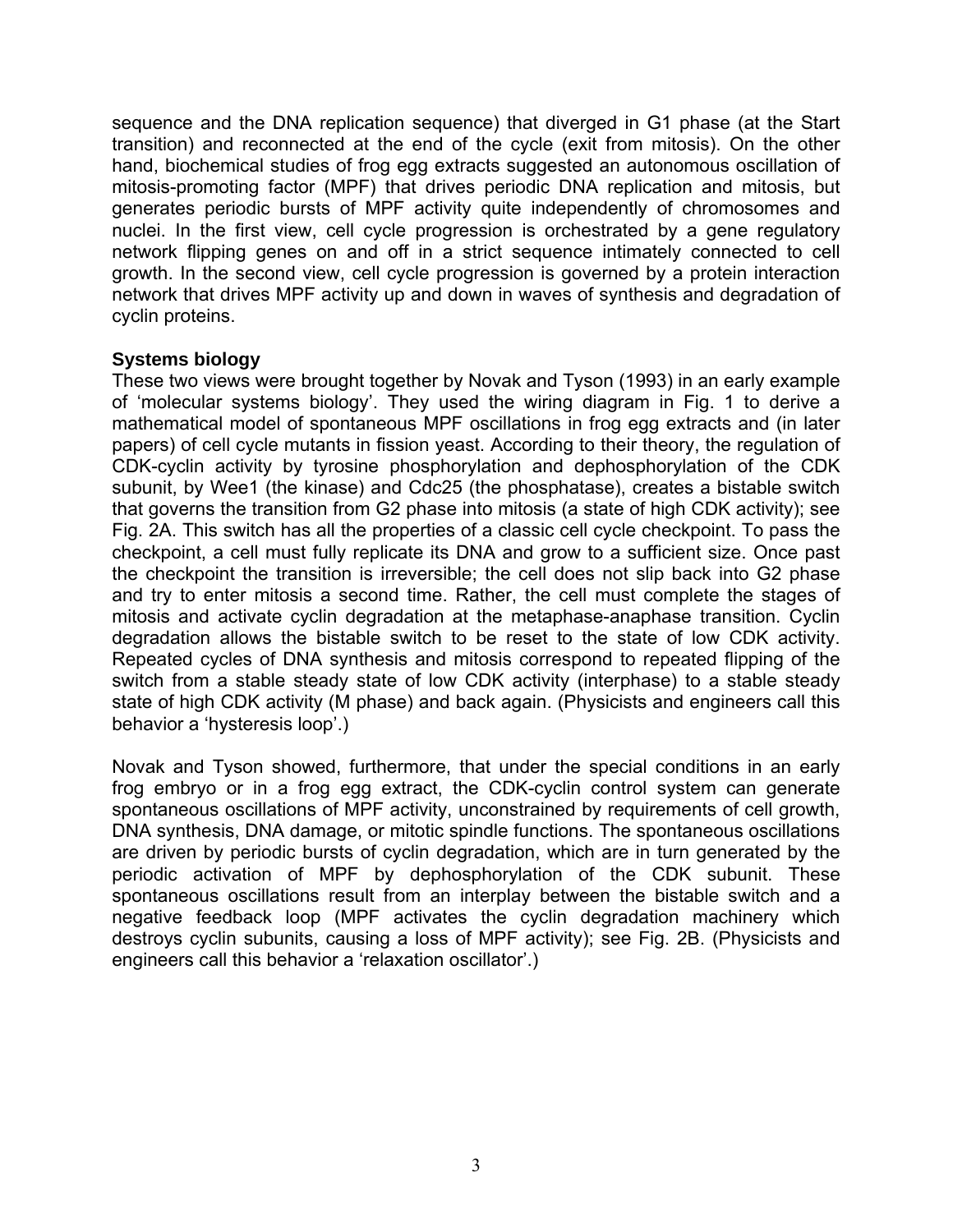

**Figure 1. CDK regulatory network for frog egg cell cycles.** In this network diagram, a solid arrow represents a biochemical reaction, and a dashed arrow represents a catalytic effect on a reaction. A Tshaped arrow represents the association of two proteins to form a complex. Black balls on the crossbar indicate a reversible binding reaction. The small gray balls represent proteolytic fragments of a protein. Newly synthesized cyclin B combines with CDK subunits (in excess) to form active CDK-cyclin dimers (called MPF). The CDK subunit is phosphorylated by Wee1 to form a less active form of MPF, called preMPF. The inhibitory phosphate group can be removed by Cdc25. Wee1 and Cdc25 activities are also regulated by phosphorylation, catalyzed by MPF: Wee1P is the less active form, and Cdc25P is the more active form. Cyclin B is labeled for proteolysis by an E3 ubiquitin ligase, the APC, which works in collaboration with a targeting subunit, Cdc20. The synthesis of Cdc20 is activated by MPF.

The mathematical model of Novak and Tyson not only gave a systematic account of a variety of experimental observations on fission yeast, budding yeast and frog eggs, but also made a series of striking predictions:

- 1. The 'cyclin threshold for MPF activation' that had been observed by Solomon et al. (1990) is only one-half of a hysteresis loop. There should be a separate, distinctly lower cyclin threshold for MPF inactivation (Fig. 2A).
- 2. For cyclin levels well above threshold, the time lag for MPF activation should be roughly constant (as observed by Solomon et al. (1990)), but as cyclin level approaches the activation threshold from above, the time lag for MPF activation should increase dramatically.
- 3. The cyclin level for MPF activation should be an increasing function of unreplicated DNA in an extract.
- 4. If the bistable switch is disabled by interfering with the inhibitory phosphorylation of CDK, then MPF oscillations may still be possible, but they will be faster, more smooth (not abrupt bursts of MPF activity) and probably damped (Fig. 2C).

Predictions 1 and 2 are generic properties of bistable systems with hysteresis. Prediction 3 was a novel proposal for the mode of action of a checkpoint signal that delays entry into mitosis. Prediction 4 relates to classic properties of oscillations driven by a 'simple negative feedback loop' in comparison to relaxation oscillations in a 'substrate-depletion relaxation oscillator'.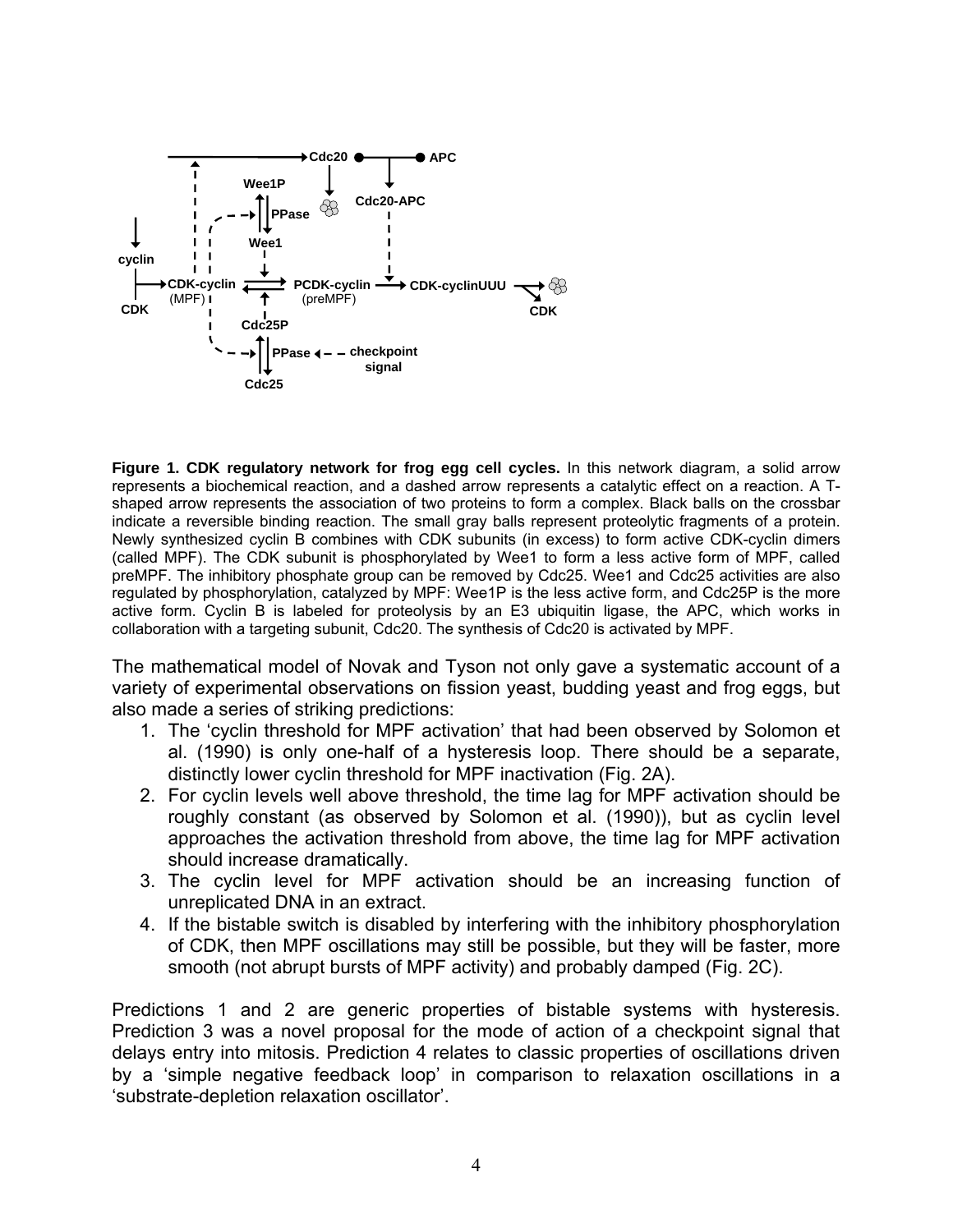

**Figure 2. Signal-response curves: MPF activity as a function of total cyclin.** (A) Bistable switch. If cyclin synthesis and degradation are blocked, then the total cyclin concentration ( [MPF] + [preMPF] ) in a frog egg extract can be manipulated experimentally. For [total cyclin] between the two thresholds,  $θ_{\text{inact}}$  and  $θ_{\text{act}}$ , the control system has two stable steady states separated by an unstable steady state. The dotted line shows how MPF activity will respond to slowly increasing [total cyclin] and then slowly decreasing [total cyclin]. (B) Relaxation oscillations. If cyclin is steadily synthesized, then [total cyclin] will increase when MPF is in the low-activity state, because Cdc20 is unavailable, but once the system flips to the state of high MPF activity, then Cdc20 is produced and cyclin is degraded faster than it is synthesized. The bistable switch flips back to the low-activity state once [total cyclin] drops below the inactivation threshold. The white circle represents an unstable steady state. (C) Damped sinusoidal oscillations. If the CDK phosphorylation site (a tyrosine residue) is mutated to phenylalanine, then the positive feedback loops involving Wee1 and Cdc25 are disengaged and bistability is lost. The system now undergoes damped oscillations to a stable steady state (black circle). If there is enough time delay in the negative feedback loop through Cdc20-APC, then the control system might exhibit sustained oscillations, but they are quite distinct from the relaxation oscillations in panel B.

#### **Experimental verification**

The first three predictions of the Novak-Tyson model were confirmed in frog egg extracts independently and simultaneously by Sha et al. (2003) and Pomerening et al. (2003); see Fig. 3. Slightly later, Pomerening et al. (2005) confirmed prediction 4 in a thorough and careful study of MPF oscillations in frog egg extracts; see Fig. 4.

In 1996, Kim Nasymth (1996) proposed that, at its heart, the budding yeast cell cycle is a repetitive alternation between two 'self-maintaining' states (i.e., stable steady states): a G1 state with low CDK activity, and an S-G2-M state with high CDK activity. This notion became the basis of a successful kinetic model of the budding yeast cell cycle by Chen et al. (2000). The model made many predictions that were tested in Fred Cross's laboratory. In particular, Cross et al. (2002) tested the idea that, under 'neutral' conditions, budding yeast cells could persist indefinitely in either the G1 state, with low CDK activity, or the S-G2-M state, with high CDK activity, depending on the immediately prior history of how the cells are brought into the neutral conditions. This experiment is explained in the vignette on "The Cell Cycle of Budding Yeast".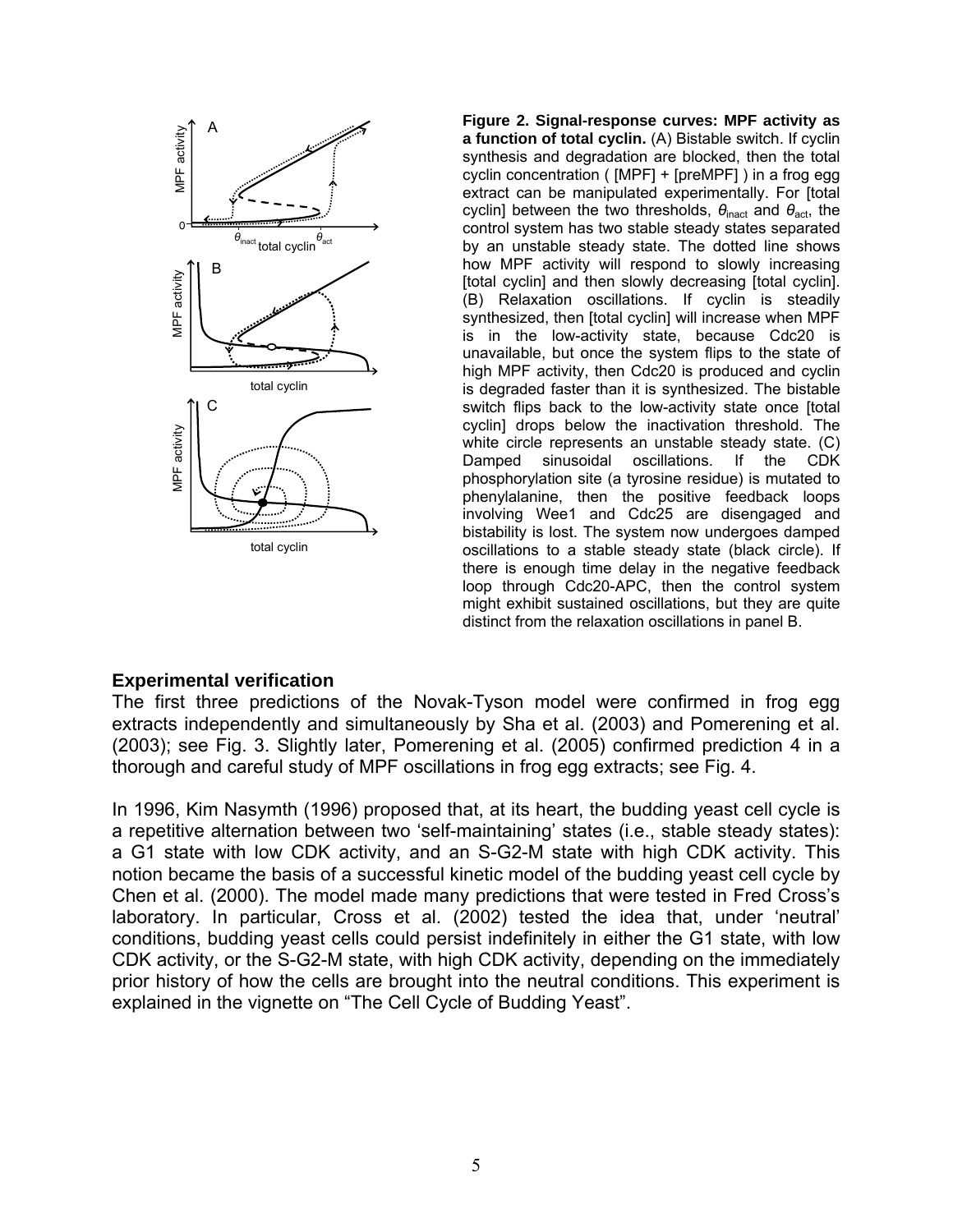

**Figure 3. Experimental confirmation of bistability in frog egg extracts.** From Sha et al. (2003), used by permission. (A) A frog egg extract, containing all the proteins in Fig. 1 except for cyclin, is prepared in the presence of sperm nuclei (indicators of MPF activity) and cycloheximide (a drug that prevents the synthesis of cyclin protein from endogenous mRNA). In the absence of cyclin subunits, the extract is blocked in interphase  $(t = 0)$ , as indicated by the compact nucleus with intact nuclear membrane and dispersed chromatin (stained blue). At  $t = 0$  the extract is supplemented with a measured amount of nondegradable (Δ90) cyclin, and 90 min later the extract is observed to see if the nuclei are in interphase (dispersed chromatin, intact membrane, low MPF activity) on in mitosis (condensed chromatin,  $\overline{a}$  breakdown of nuclear membrane, high MPF activity. Cyclin concentrations less than ~35 nM are insufficient to induce entry into mitosis, but [total cyclin] = 40 nM is above the threshold (blue up-triangle) for mitotic entry. (B) In a second experiment, the extract is supplemented with variable amounts of nondegradable cyclin at  $t = 0$ , but cycloheximide is not added until  $t = 60$  min. By  $t = 60$  min, the nuclei in each sample have been driven into mitosis 1 by a combination of the non-degradable cyclin added at  $t =$ 0 and the degradable cyclin subunits synthesized from the extract's endogenous mRNA. As the extracts try to exit from mitosis 1, the endogenous cyclin subunits are degraded by Cdc20-APC, but the exogenous Δ90 cyclin subunits resist degradation. Cycloheximide prevents any further cyclin synthesis in the extracts. At  $t = 140$  min the extracts are assayed for the cell-cycle phase of the nuclei. Cyclin concentrations greater than  $\sim$  20 nM are sufficient to maintain the nuclei in a mitotic state. [Total cyclin] = 16 nM is below the threshold (blue down-triangle) for inactivation of MPF and exit from mitosis. Cyclin concentrations of 24 and 32 nM are clearly in the bistable region: the nuclei can persist stably in interphase or in mitosis, depending on whether they are prepared initially in interphase or mitosis.

# **Irreversibility**

The concept of bistability provides an immediately obvious and intuitively satisfying explanation of the irreversibility of progression through the cell cycle. If cell cycle transitions are a result of passing from one stable steady state to another, then it is clear that the reverse transition cannot follow the same path. Once the transition is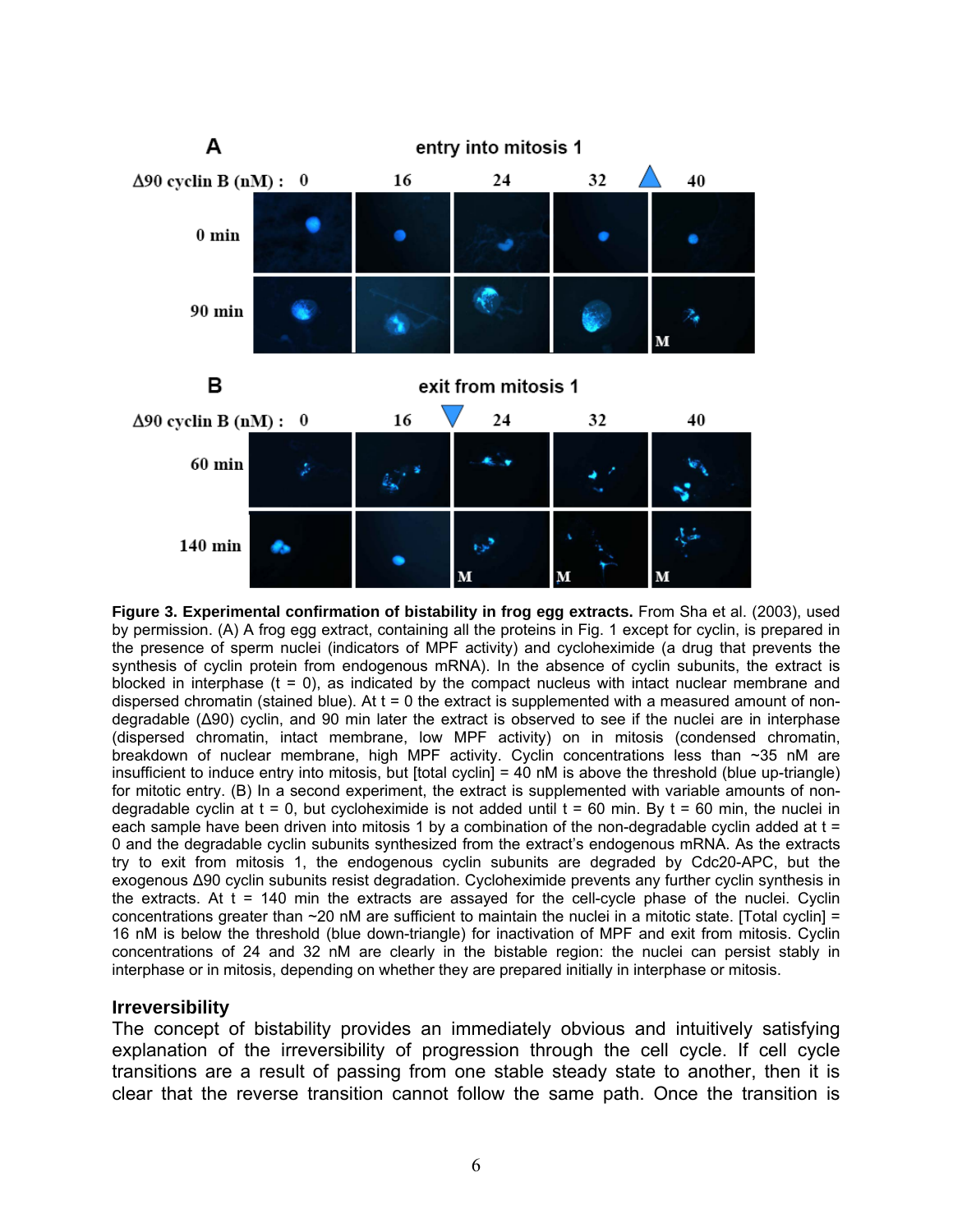made, then a completely different set of circumstances must be brought into play to accomplish the reverse transition. For example, in Fig. 2A the activation of MPF is accomplished by increasing total cyclin concentration above the threshold, θ<sub>act</sub>, where the unstable steady state merges with and annihilates the steady state of low MPF activity and forces the system to switch to the steady state of high MPF activity. If subsequently the cyclin level is caused to decrease, the control system does not jump back to the lower steady state at  $\theta_{\text{act}}$ , which would be the case for a 'reversible' transition. Rather, the cyclin level must decrease below a much smaller threshold, *θ*inact, before the down-jump occurs.



**Figure 4. Experimental confirmation of relaxation oscillations in frog egg extracts.** From Pomerening et al. (2005), used by permission. (A) In a 'cycling' extract, cyclin subunits are continuously synthesized (blue curve), but MPF activity (red curve) is low until total cyclin exceeds the threshold for MPF activation. The abrupt activation of MPF drives nuclei into mitosis (M). As the extract exits from mitosis, cyclin is degraded by Cdc20-APC, and MPF activity falls as a result. (B) The data in panel A is projected onto state space (MPF activity versus total cyclin level), as in panel A of Fig. 2B. (C) Confirmation of prediction 4. To a cycling extract, containing ~200 nM endogenous Cdc25wt (wild-type) protein, is added 200nM of either Cdc25wt protein or Cdc2AF protein, which cannot be phosphorylated and inhibited by Wee1. Hence, in the extract on the right there are roughly equal amounts of Cdc2wt and Cdc2AF subunits, compared to the 'control' extract on the left which contains ~400 nM Cdc2wt subunits. The mutant kinase subunits compromise the positive feedback loops in the model (Fig. 1) and change the properties of MPF oscillations. Compared to the blue curve, the MPF oscillations in the red curve are faster, more sinusoidal and noticeably damped, exactly as predicted by the mathematical model.